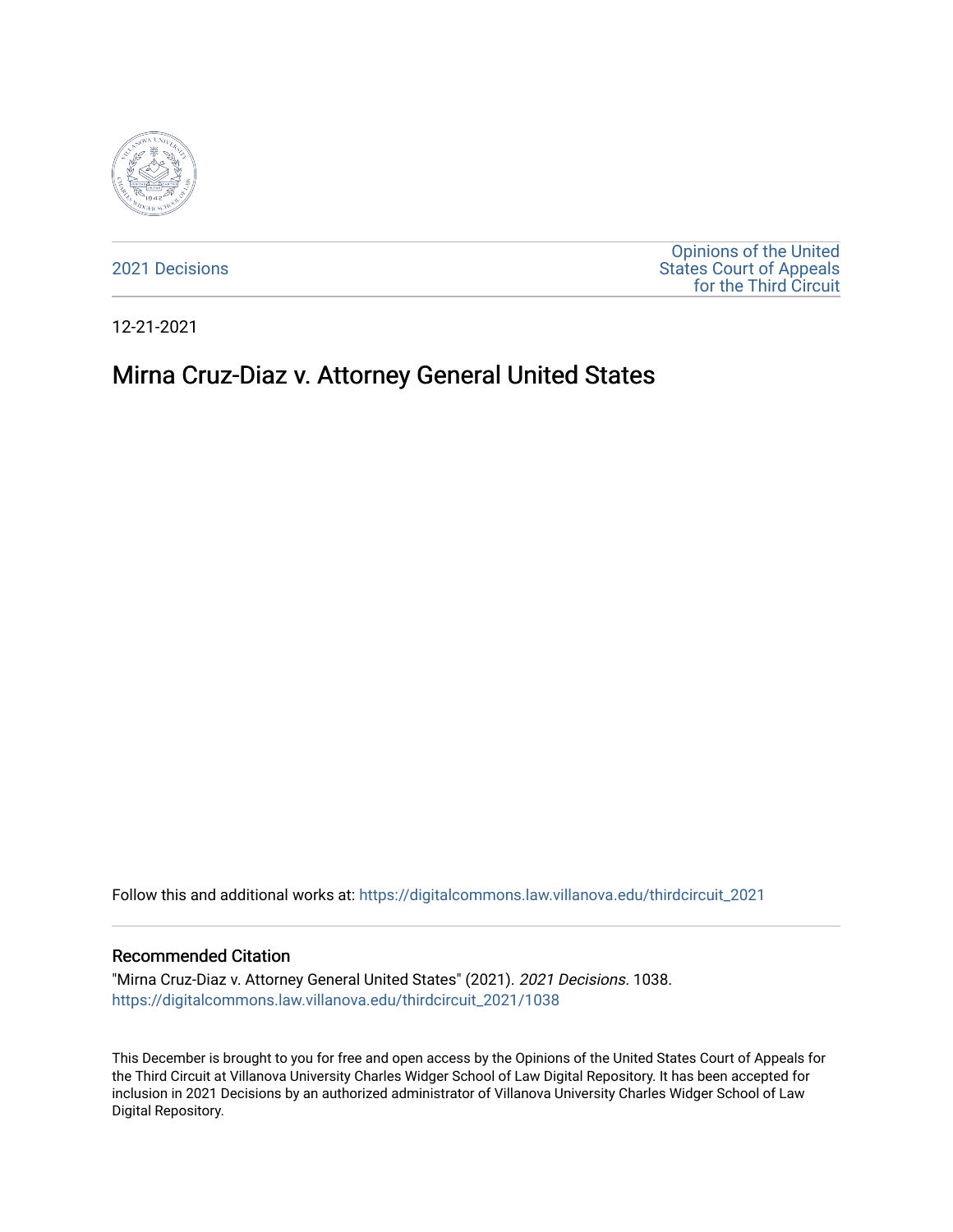NOT PRECEDENTIAL

## UNITED STATES COURT OF APPEALS FOR THE THIRD CIRCUIT

\_\_\_\_\_\_\_\_\_\_\_\_\_\_\_

Nos: 20-1802 and 20-3530  $\overline{\phantom{a}}$  , where  $\overline{\phantom{a}}$ 

MIRNA LUZ CRUZ-DIAZ, Petitioner

v.

ATTORNEY GENERAL OF THE UNITED STATES OF AMERICA

\_\_\_\_\_\_\_\_\_\_\_\_\_\_\_

On Petition for Review of an Order of the United States Department of Justice Board of Immigration Appeals (BIA 1: A209-220-377) Immigration Judge: John B. Carle

Submitted Under Third Circuit LAR 34.1(a) September 20, 2021

\_\_\_\_\_\_\_\_\_\_\_\_\_\_\_

Before: JORDAN, PORTER, and RENDELL, *Circuit Judges*

(Filed: December 21, 2021) \_\_\_\_\_\_\_\_\_\_\_\_\_\_\_

## OPINION \_\_\_\_\_\_\_\_\_\_\_\_\_\_\_

JORDAN, *Circuit Judge*.

Mirna Luz Cruz-Diaz, a native and citizen of El Salvador, applied for asylum,

withholding of removal, and protection under the Convention Against Torture ("CAT").

This disposition is not an opinion of the full court and, pursuant to I.O.P. 5.7, does not constitute binding precedent.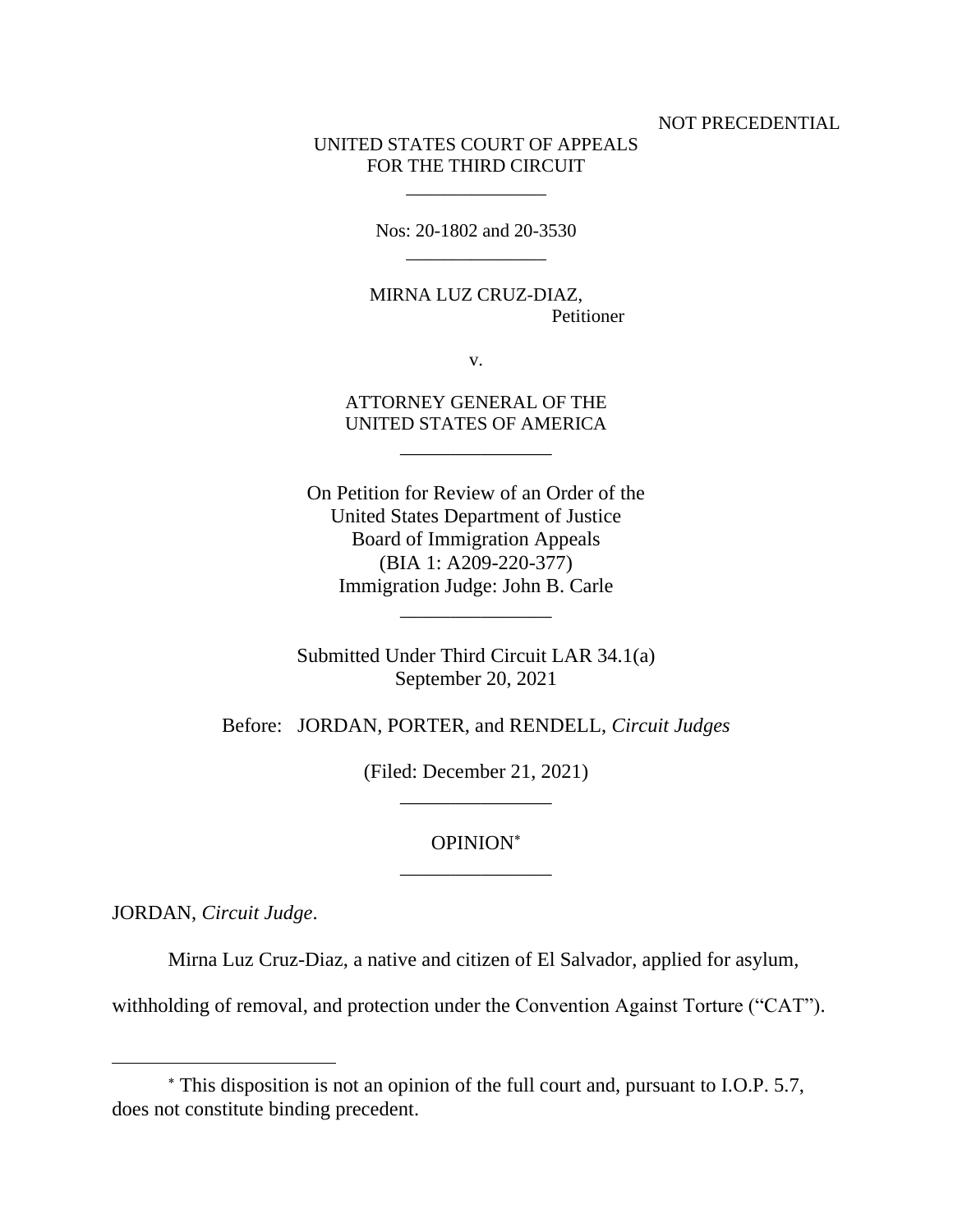The Immigration Judge ("IJ") denied her application, and the Board of Immigration Appeals ("BIA") dismissed her appeal of that denial. Cruz-Diaz's motion to reopen her asylum case, claiming ineffective assistance of counsel, was also denied by the BIA. She has filed two petitions seeking review of those BIA decisions. For the following reasons, we will deny the petitions.

#### **I. BACKGROUND**

Cruz-Diaz entered the United States in June 2016, without being admitted or paroled. In August 2016, the Department of Homeland Security initiated removal proceedings against her. Cruz-Diaz then applied for asylum, withholding of removal, and protection under the CAT. She was initially represented in her removal proceedings by attorney Douglas Grannan. At the final merits hearing, however, Cruz-Diaz was represented by Arkadiy Rafailov, another attorney from Grannan's law firm.

At that merits hearing, Rafailov argued that Cruz-Diaz was eligible for asylum because she had been persecuted in El Salvador on account of her membership in a particular social group ("PSG") that Rafailov defined as "El Salvadoran female victims of sexual assault and/or rape who are unable to report the crimes to police[.]" (20-3530 AR at 214.) In furtherance of that argument, Cruz-Diaz testified that she left El Salvador because a gang member known as "Marlin" had been threatening to harm her and her family if she did not agree to have sexual relations with him. Eventually, he attacked her as she was walking to her employer's home, but her employer was able to thwart the attack. Still, Marlin's threats against her family continued. She testified that she did not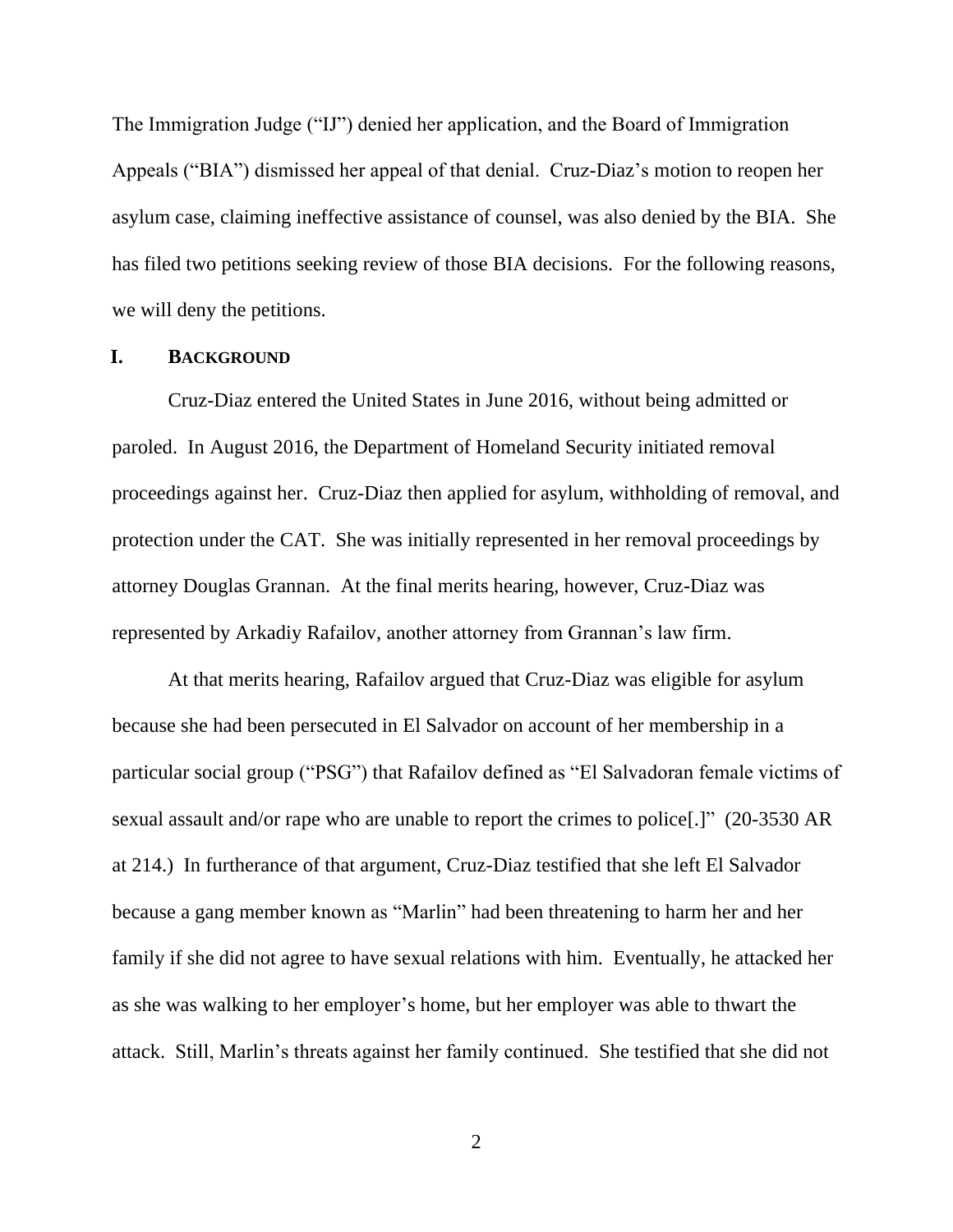contact the police because she feared that Marlin would find out and the police would not help anyway.

Although the IJ found Cruz-Diaz to be a credible witness, he denied her application for asylum and withholding of removal. The IJ concluded that her proposed PSG was not legally cognizable because it was partly defined by the harm it sought to protect her from. The IJ also determined that Cruz-Diaz's harm had resulted from Marlin's personal, criminal motivations and not from Cruz-Diaz's membership in any cognizable PSG. The IJ likewise rejected the application for protection under the CAT, because Cruz-Diaz had not shown that she was likely to be tortured in El Salvador. She timely appealed the IJ's decision to the BIA.

Before Cruz-Diaz's appeal was briefed, Grannan was suspended by the Pennsylvania state bar. He informed the BIA of the suspension and moved to withdraw his appearance in Cruz-Diaz's case. He was later disbarred, with his consent.

Cruz-Diaz retained new counsel, who pursued her appeal of the IJ's denial of her application for asylum and withholding of removal. No challenge was made to the IJ's CAT ruling. On appeal, Cruz-Diaz conceded that the originally proposed PSG was defective, but she asked the BIA to instead consider a different PSG: "Women from El Salvador." (20-3530 AR at 69-70.)The BIA dismissed the appeal, holding that Cruz-Diaz had the burden to define the alleged PSG before the IJ and that the amended PSG definition could not properly be considered on appeal. Cruz-Diaz then filed a petition for review of the BIA's dismissal.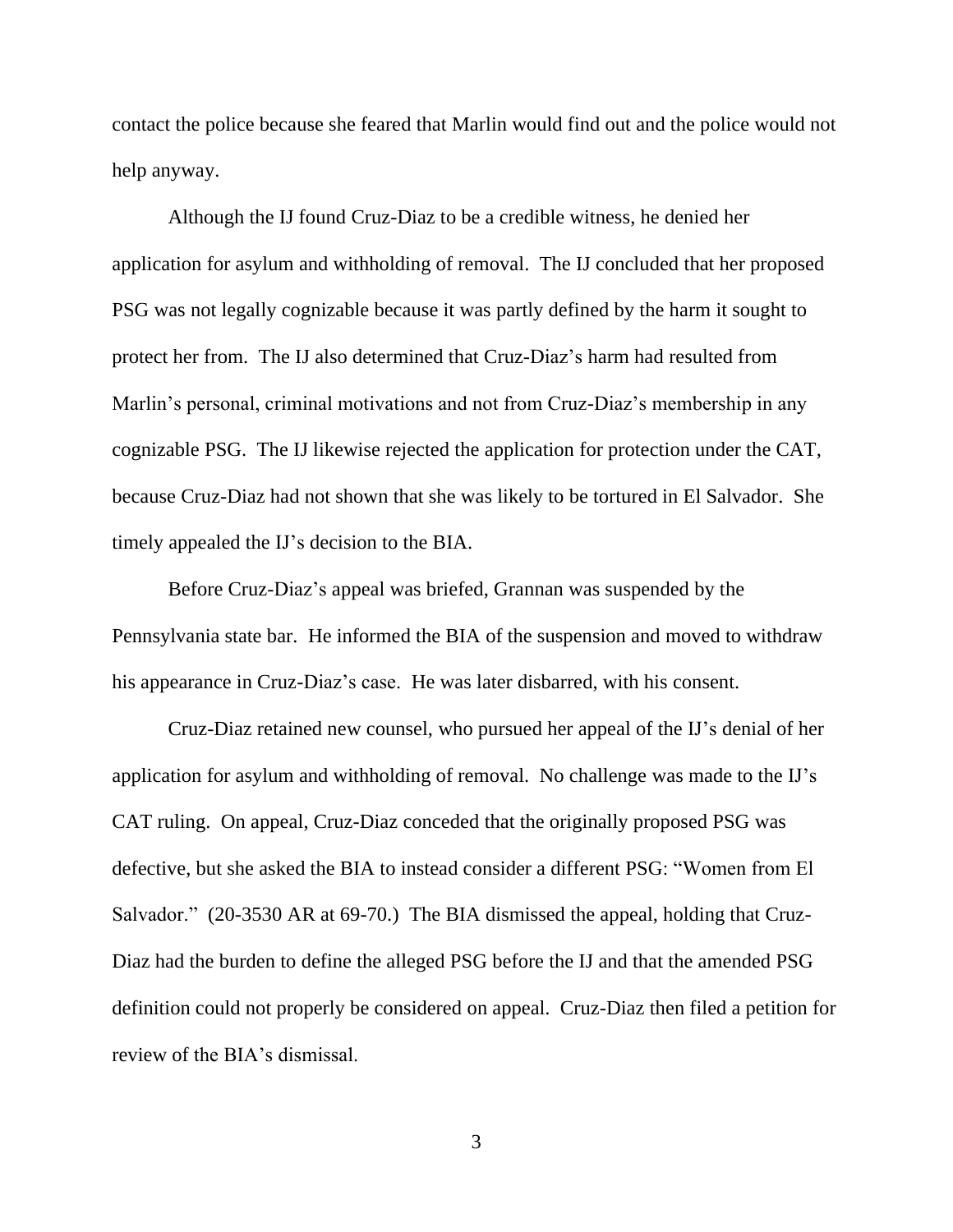Later, Cruz-Diaz filed a motion with the BIA to reopen her removal proceedings. She contended that she had received ineffective assistance of counsel, due to her former counsel's decision to assert a defectively defined PSG. The BIA rejected her argument, concluding that she had not established that her former counsel's performance was ineffective, that she had not satisfied all the procedural requirements to raise a claim of ineffective assistance of counsel, and that she did not suffer prejudice from the alleged ineffectiveness. Cruz-Diaz then filed a petition for review of the BIA's denial of her motion to reopen, and that petition was consolidated with her merits petition. We now consider them both.

#### **II. DISCUSSION**<sup>1</sup>

## **A. The BIA did not err in dismissing Cruz-Diaz's appeal.**

Cruz-Diaz concedes that the PSG she presented to the IJ was defective, and she does not contend that the BIA erred in agreeing with the IJ's legal conclusion regarding that PSG. Instead, she argues that the BIA erred in refusing to consider the cognizability of a different PSG and in ruling that it was "inappropriate to raise a new [PSG] for the first time on appeal." (20-3530 AR at 61.) "While we review for substantial evidence the BIA's factual findings, we review the BIA's legal determinations de novo, including both pure questions of law and applications of law to undisputed facts." *Herrera-Reyes* 

<sup>&</sup>lt;sup>1</sup> The BIA had jurisdiction over Cruz-Diaz's appeal of the IJ's determination pursuant to 8 U.S.C. § 1103 and 8 C.F.R. § 1003.1(b). The BIA had jurisdiction over Cruz-Diaz's motion to reopen under 8 C.F.R. § 1003.2(c). We have jurisdiction pursuant to 8 U.S.C. § 1252. *Calderon-Rosas v. Att'y Gen.*, 957 F.3d 378, 387 n.5 (3d Cir. 2020).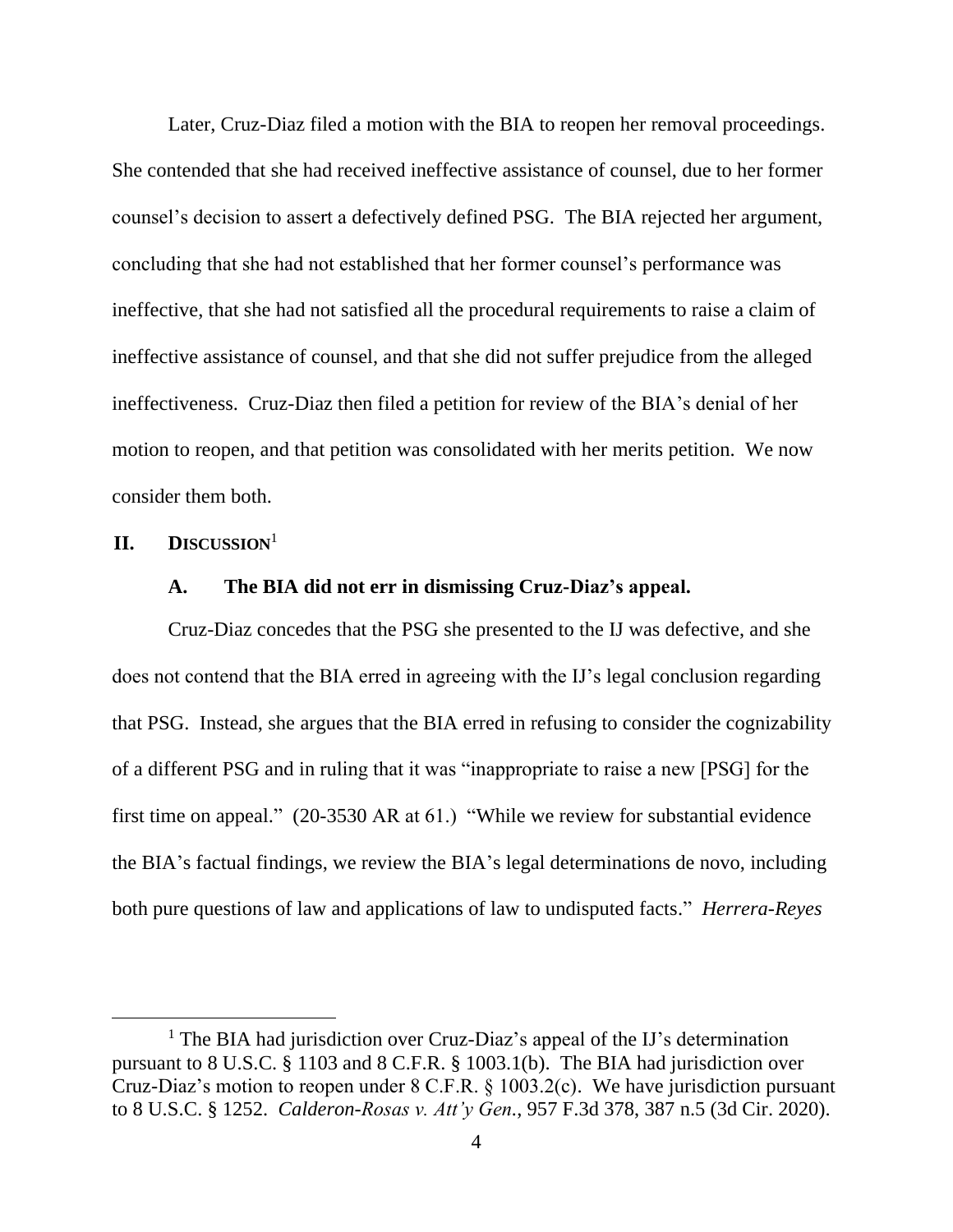*v. Att'y Gen.*, 952 F.3d 101, 106 (3d Cir. 2020) (internal quotation marks and citations omitted).

Determining whether a PSG is cognizable often requires fact-finding, which falls within the exclusive province of the IJ. "[T]he existence of a cognizable [PSG] presents a mixed question of law and fact, since the ultimate legal question of cognizability depends on underlying factual questions concerning the group and the society of which it is a part." *S.E.R.L. v. Att'y Gen.* 894 F.3d 535, 543 (3d Cir. 2018). The BIA may not engage in fact-finding. 8 C.F.R. § 1003.1(d)(3)(iv). Instead, it is the IJ who conducts the fact-finding that will form the basis for determining the cognizability of a PSG. *See Matter of W-Y-C- & H-O-B-*, 27 I. & N. Dec. 189, 191 (BIA 2018) ("Where, as here, an applicant delineates a social group for the first time on appeal, the [IJ] will not have had an opportunity to make relevant factual findings, which [the BIA] cannot do in the first instance on appeal.").

Cruz-Diaz argues that the BIA could have nonetheless determined the cognizability of the new PSG because "the evidence contained in the record and the testimony presented by [Cruz-Diaz] to the [IJ] should have been sufficient[.]" (Opening Br. at 15.) According to Cruz-Diaz, because the originally proposed PSG ("El Salvadoran females who are victims of sexual assault and/or rape who are unable to report the crimes to the police") is a subset of the newly proposed PSG ("women from El Salvador"), the IJ's factual findings as to the more specific group should be sufficient to analyze the more general group. (Opening Br. at 15.)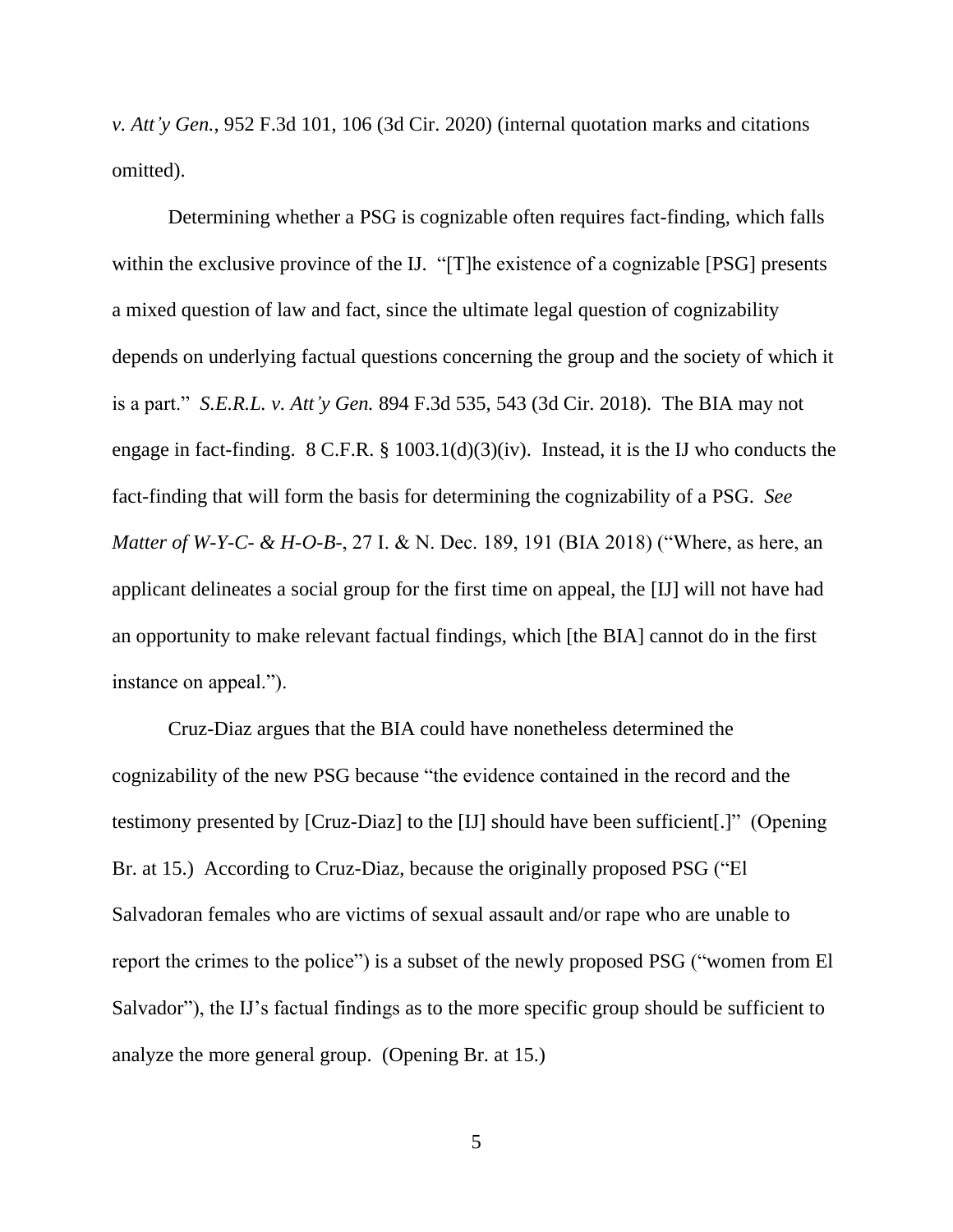That argument overlooks the context-specific nature of a PSG determination. "[T]he [PSG] determination depends on the facts of the case at hand" and must be determined "on a case-by-case basis." *S.E.R.L.*, 894 F.3d at 555 (internal citations omitted). Cruz-Diaz's argument effectively asks the BIA to consider a different case based on a different PSG. The first proposed PSG and the second one cannot rightly be treated as identical. The IJ focused on making findings of fact relating to whether "El Salvadoran females who are victims of sexual assault and/or rape who are unable to report the crimes to the police" comprise a cognizable PSG, addressing the statements of Salvadoran women who have reported incidents of violence or abuse but have received no help from the police. He did not engage in fact-finding regarding the conditions and circumstances of all "women from El Salvador," nor did he have a chance to consider whether that very broadly defined group could rightly be called "particular." Because no factual record or accompanying analysis had been developed to support Cruz-Diaz's arguments about the new PSG, and because the BIA is not permitted to engage in factfinding on appeal, *see W-Y-C-*, 27 I. & N. Dec. at 191, the BIA did not err in refusing to consider Cruz-Diaz's new PSG. *See Cantarero-Lagos v. Att'y Gen.*, 924 F.3d 145, 151 (5th Cir. 2019) (reviewing *W-Y-C-* and holding that "the BIA did not reversibly err by concluding … that the IJ did not have the opportunity to make the underlying findings of fact that are necessary to [the BIA's] analysis" (internal quotation marks omitted)).

## **B. The BIA did not err in denying Cruz-Diaz's motion to reopen.**

Cruz-Diaz argues that the BIA erred in denying her motion to reopen, which was based on a claim of ineffective assistance of counsel. Although we generally review for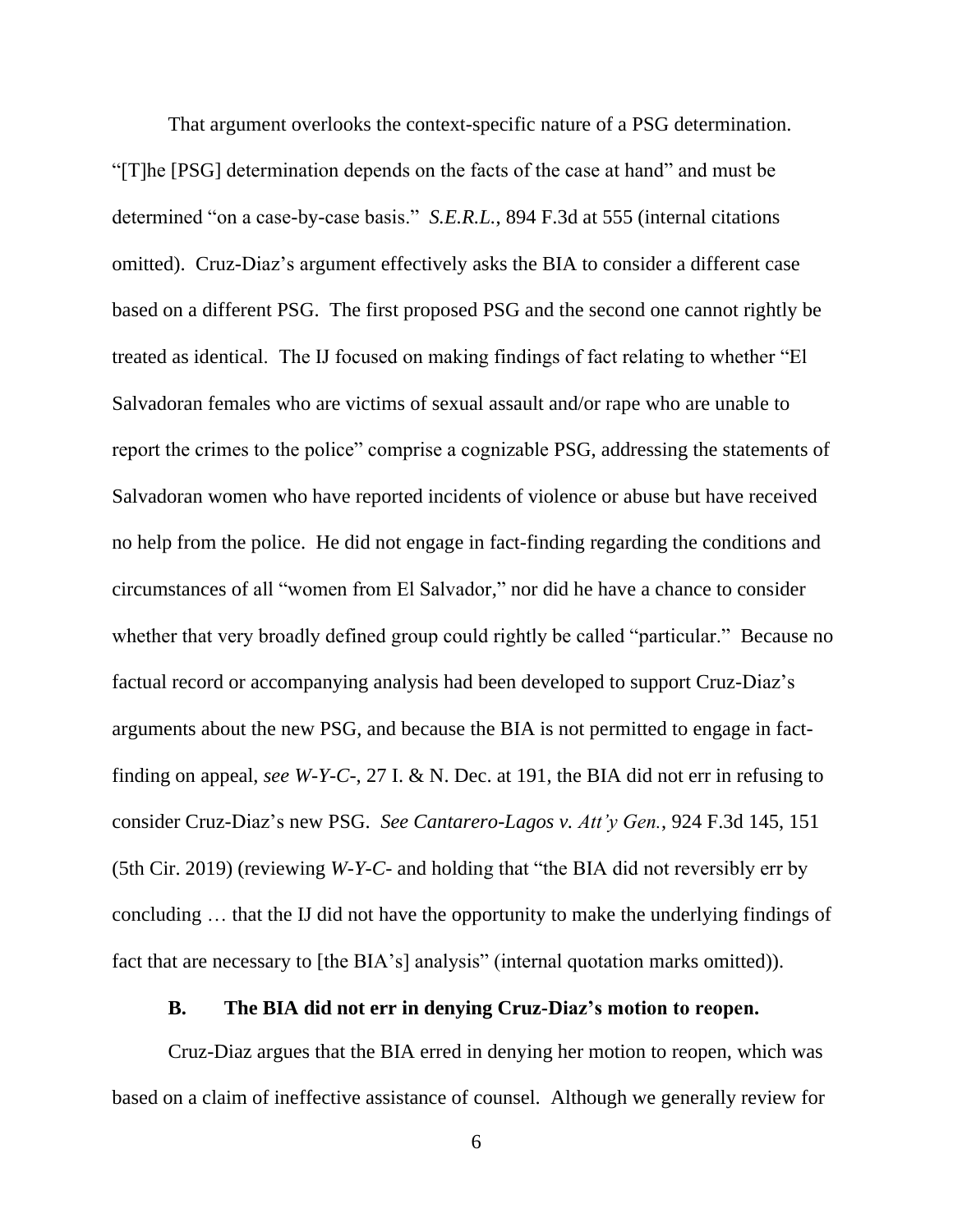abuse of discretion the BIA's denial of a motion to reopen, we review de novo its determination of any procedural due process claims underlying a motion to reopen, including claims of ineffective assistance of counsel. *Fadiga v. Att'y Gen.*, 488 F.3d 142, 153-54 (3d Cir. 2007).

A proper claim of ineffective assistance of counsel must meet the procedural requirements outlined in *Matter of Lozada*, 19 I. & N. Dec. 637, 639 (BIA 1988). *See Rranci v. Att'y Gen.*, 540 F.3d 165, 172 (3d Cir. 2008). <sup>2</sup> Specifically, an alien must first submit an affidavit setting forth the relevant facts, including the agreement with counsel about the scope of representation; second, the alien must inform counsel of the allegations and allow counsel an opportunity to respond; and third, the alien must state whether a complaint has been filed with the appropriate bar authorities, and if not, why not. *Lu v. Att'y Gen.*, 259 F.3d 127, 132 (3d Cir. 2001) (citing *Lozada*, 19 I. & N. Dec. at 639).

Regarding the third prong, we have previously stressed that the failure to file a complaint with the bar authorities "is *not* fatal if a petitioner provides a reasonable explanation for his or her decision." *Lu*, 259 F.3d at 134. For example, we excused a petitioner's failure to file a bar complaint when the petitioner's counsel "acknowledged

<sup>&</sup>lt;sup>2</sup> A claim of ineffective assistance of counsel must additionally meet certain substantive requirements. *Contreras v. Att'y Gen.*, 665 F.3d 578, 584-85 (3d Cir. 2012). Specifically, the alien must show that "competent counsel would have acted otherwise" and that "[former] counsel's poor performance prejudiced the alien." *Id.* at 584 (citation omitted). The government argues that Cruz-Diaz has not made either showing. Because we agree with the BIA's determination that Cruz-Diaz's claim failed to satisfy the procedural requirements, we need not address whether her claim meets the substantive requirements.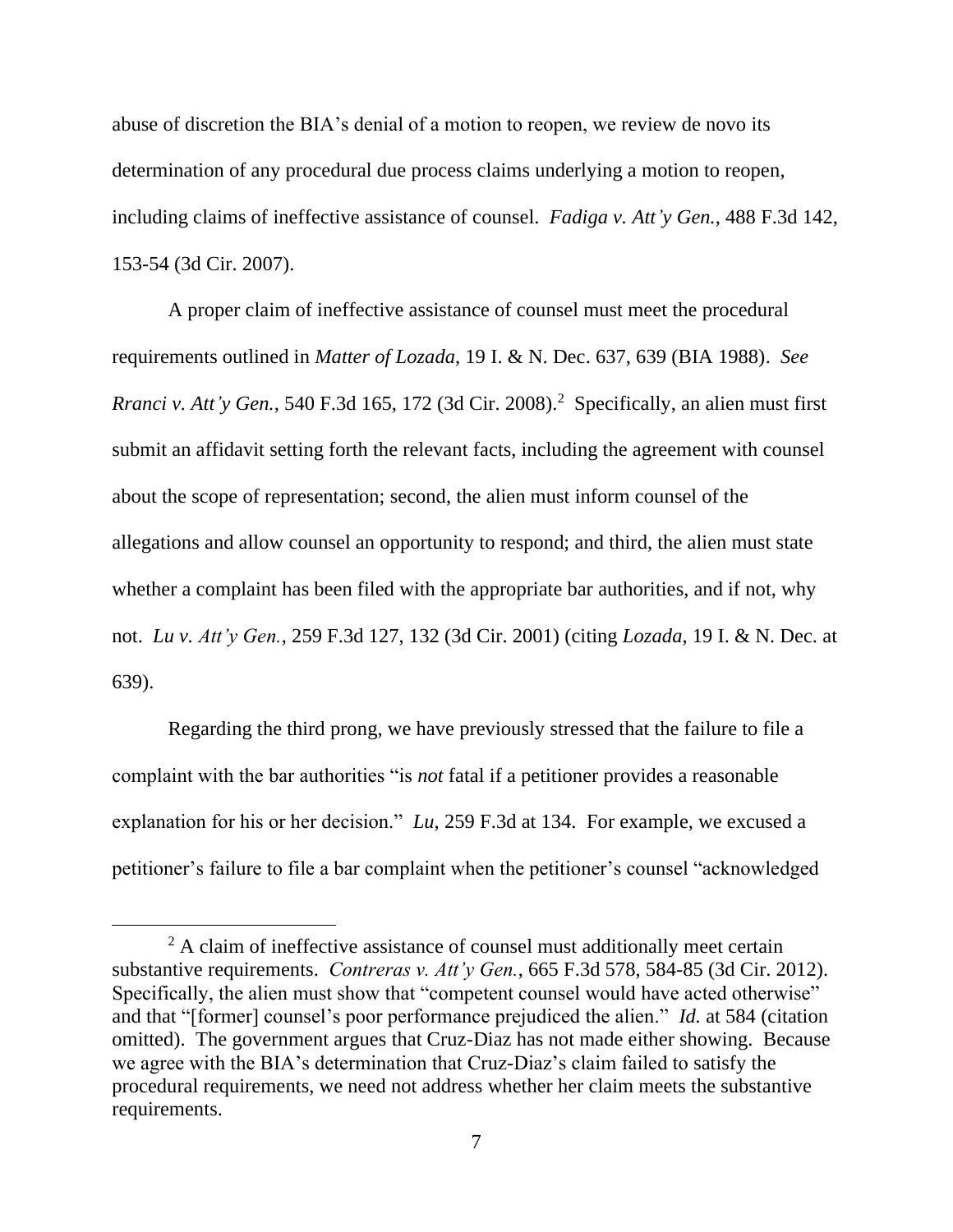[his] ineffectiveness and made every effort to remedy the situation." *Fadiga*, 488 F.3d at 157. Other jurisdictions have excused bar complaints when the alien believed that his attorney had already been suspended from the practice of law, *Esposito v. I.N.S.*, 987 F.2d 108, 111 (2d Cir. 1993), or when the fully developed evidentiary record "show[ed] a clear and obvious case of ineffective assistance of counsel," *Castillo-Perez v. I.N.S.*, 212 F.3d 518, 526 (9th Cir. 2000). On the other hand, we agreed with the BIA's rejection of the excuse that an alien's counsel was pro bono. *Lu*, 259 F.3d at 135. As a general principle, "the *Lozada* requirements need not be rigidly enforced where their purpose is fully served by other means." *Fadiga*, 488 F.3d at 156 (internal quotation marks omitted). We have explained that the purposes of *Lozada*'s third prong include deterring meritless claims of ineffective assistance of counsel, highlighting the standards which should be expected of immigration attorneys, serving the BIA's long-term interests in policing the immigration bar, increasing the BIA's confidence in the validity of a particular claim, and reducing the likelihood that an evidentiary hearing will be needed. *Lu*, 259 F.3d at 133.

Cruz-Diaz failed to comply with the procedural requirements for claiming ineffective assistance of counsel. Her claim is based on the allegation that Rafailov asserted a defectively defined PSG at her merits hearing. She submitted an affidavit explaining that she met Rafailov for the first time the day before her hearing and that he did not discuss with her any of the legal aspects of her case. Her later-retained counsel also sent a letter to Rafailov asking him to explain the legal basis for the PSG he proposed. Those actions arguably address prongs one and two of *Lozada*. But Cruz-Diaz